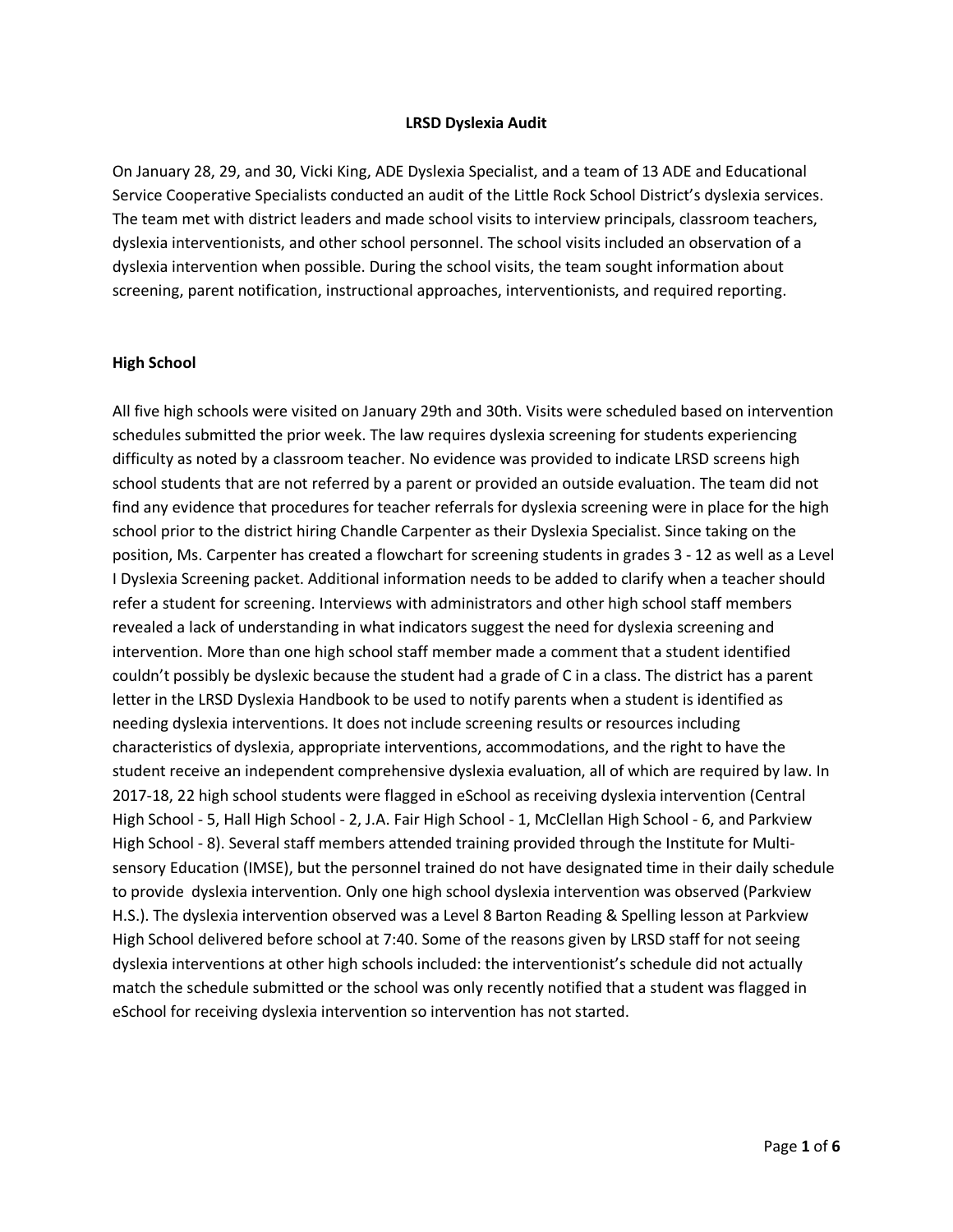#### **Middle School**

LRSD has eight middle schools that serve grades (6-8). Cloverdale Middle School, Mabelvale Middle School, Mann Middle School, Pinnacle View Middle School, Pulaski Heights Middle School, and Forest Heights Stem were visited on January 29th and 30th. Dunbar and Henderson were not visited. All schools visited could articulate the screening process, but interviews indicated each school needs additional support for screening and interpretation of data. The district has a parent letter in the LRSD Dyslexia Handbook to be used to notify parents when a student is identified as needing dyslexia interventions. It does not include screening results or resources including characteristics of dyslexia, appropriate interventions, accommodations, and the right to have the student receive an independent comprehensive dyslexia evaluation, all of which are required by law. Each building listed IMSE Comprehensive (Recipe for Reading, a K-3 sequence) as the dyslexia intervention program. IMSE lessons were observed but did not appear to be effective due to lack of explicit sequential instruction. Several instructional components were not observed. Components missing included phonological awareness, decodable text, comprehension, and multisensory strategies. In 2017-18, 24 middle school students were flagged in eSchool as receiving dyslexia intervention (Henderson Middle School - 2, Mabelvale Middle School - 10, Mann Middle School - 31, Pinnacle View Middle School - 3, and Pulaski Heights Middle School - 6). Forest Heights Stem (6-8), Cloverdale Middle School, and Dunbar Middle School had zero students flagged as receiving dyslexia intervention in eSchool in 2017-18. When comparing literacy proficiency rates and the number of students marked in eSchool as receiving dyslexia intervention, it appears the middle schools are not screening students that experience difficulty as noted by a classroom teacher. The team did not find any evidence that procedures for teacher referrals for dyslexia screening were in place for the high school prior to the district hiring Chandle Carpenter as their Dyslexia Specialist. Since taking on the position, Ms. Carpenter has created a flowchart for screening students in grades 3 - 12 as well as a Level I Dyslexia Screening packet. Additional information needs to be added to clarify when a teacher should refer a student for screening. Multiple teachers were trained in IMSE, but are referred to as a reading teacher or special education teacher. In most situations, groups were not explicitly dyslexia intervention groups, but a combination of struggling readers.

#### **Elementary Schools**

All elementary schools were visited except Fulbright and Jefferson. The schools visited could articulate the screening components for Initial and Level I Dyslexia Screening, but there was some confusion about how to interpret the data, when to conduct a Level I Dyslexia Screening, and how to decide which students are exhibiting characteristics of dyslexia and in need of dyslexia intervention services. Kindergarten students are not screened until January and only receive intervention if there is room. It is commonplace to dismiss some first grade students that were identified as needing dyslexia intervention the first semester based on DRA levels when new students are identified. The district has a parent letter in the LRSD Dyslexia Handbook to be used to notify parents when a student is identified as needing dyslexia interventions. It does not include screening results or resources including characteristics of dyslexia, appropriate interventions, accommodations, and the right to have the student receive an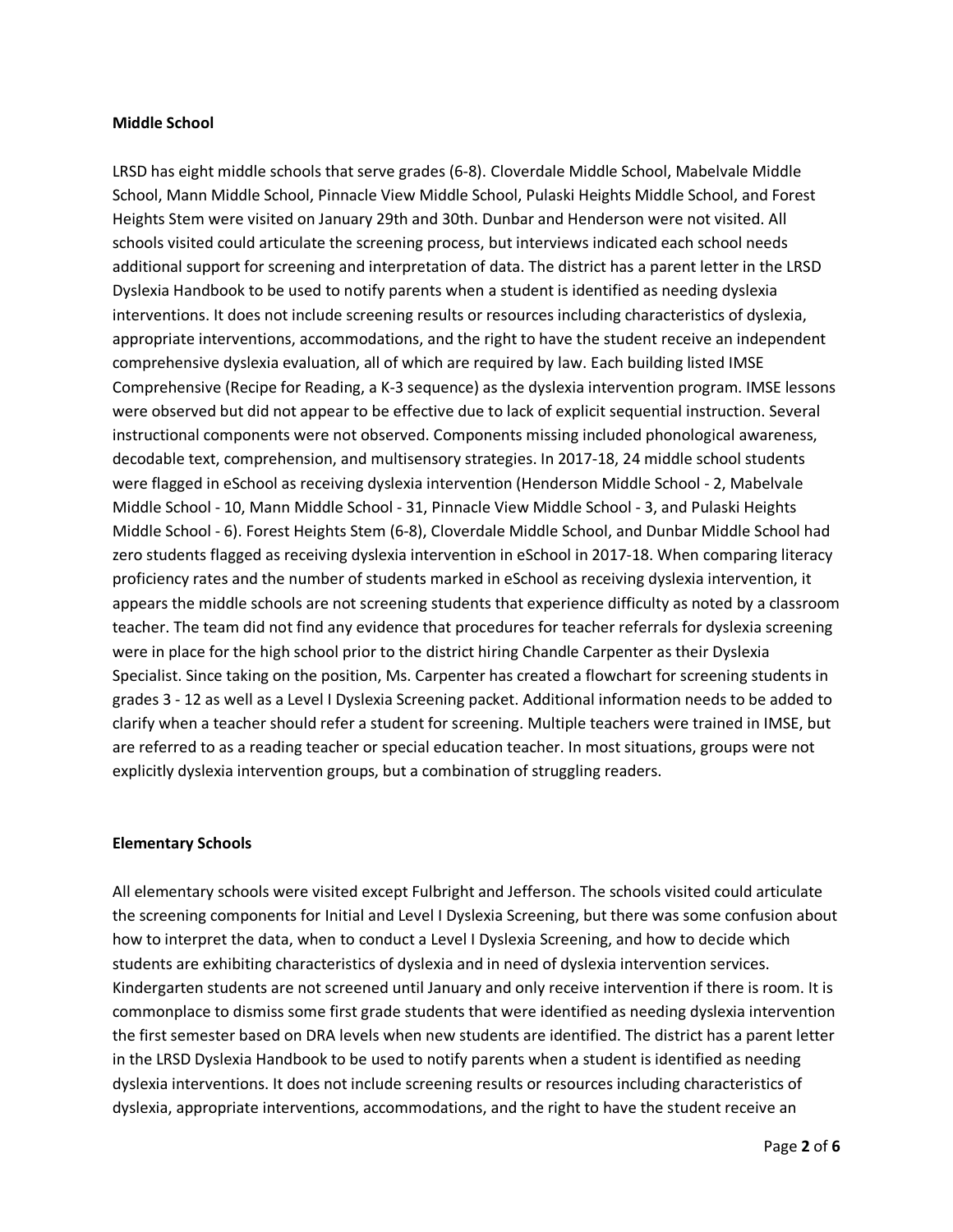independent comprehensive dyslexia evaluation, all of which are required by law. In 2017-18, 1100 students in kindergarten through grade 5 were flagged in eSchool as receiving dyslexia intervention. Of the 1100 students flagged, only 47 were in kindergarten, 365 were in 1st grade, 315 in 2nd grade, and 373 were in grades 3 through 5 combined. Although it is impossible to eliminate dyslexia, early intervention can significantly reduce the impact dyslexia has on a student's literacy experience. Each building indicated IMSE as the dyslexia program. Several individuals were trained in IMSE and lessons were observed, but the lessons were often missing required components of instruction. Most teachers were trying to supplement the phonological awareness component. Decodable texts were found in some buildings, but not all. Some schools were using Guided Reading for dyslexia intervention groups.

### **Level II Dyslexia Screening**

Each school indicated that all Level II Dyslexia Screenings are administered by an LRSD school psychology specialist or psychological examiner. Parents are notified and a 504 referral conference is held to obtain consent to test. The district has purchased several assessments listed on the possible Level II Screening measures list provided in the ADE Dyslexia Resource Guide. A list of the assessments can be found on page 5 of the LRSD Dyslexia Guide.

Several LRSD school psychology specialists and psychological examiners submitted redacted copies of Level II Dyslexia Screening reports, and requested feedback. A review of several of the reports indicated that an assessment was administered for each component of literacy used in identifying the characteristics profile of dyslexia, but there appears to be some confusion about which components assessed are characteristics of dyslexia (decoding, word recognition, fluency, spelling) and which components are used to determine the underlying cause of dyslexia (phonological awareness, phonological memory, rapid naming). Section VI: Level II Dyslexia Screening of the ADE Dyslexia Resource Guide, provides guiding questions to determine if a student exhibits characteristics of dyslexia. The questions are: 1) Does the student exhibit one or more of the primary reading characteristics of dyslexia in addition to a spelling deficit? 2) Are the reading and spelling deficits the result of a phonological deficit? 3) Are the reading, spelling, and phonological deficits unexpected in relation to other cognitive abilities? The reports did not indicate the questions were used to determine if a student was exhibiting the characteristics of dyslexia. This did not appear to keep a child from receiving the recommendation of needing dyslexia intervention, but may result in students not receiving the appropriate intervention. Another concern raised when reviewing the reports, especially reports for older students, was the fact that there was no indicator of the severity of the student's reading deficit therefore there appeared to be no sense of urgency for remediation. Each student seemed to receive a standard recommendation for frequency and length of intervention sessions.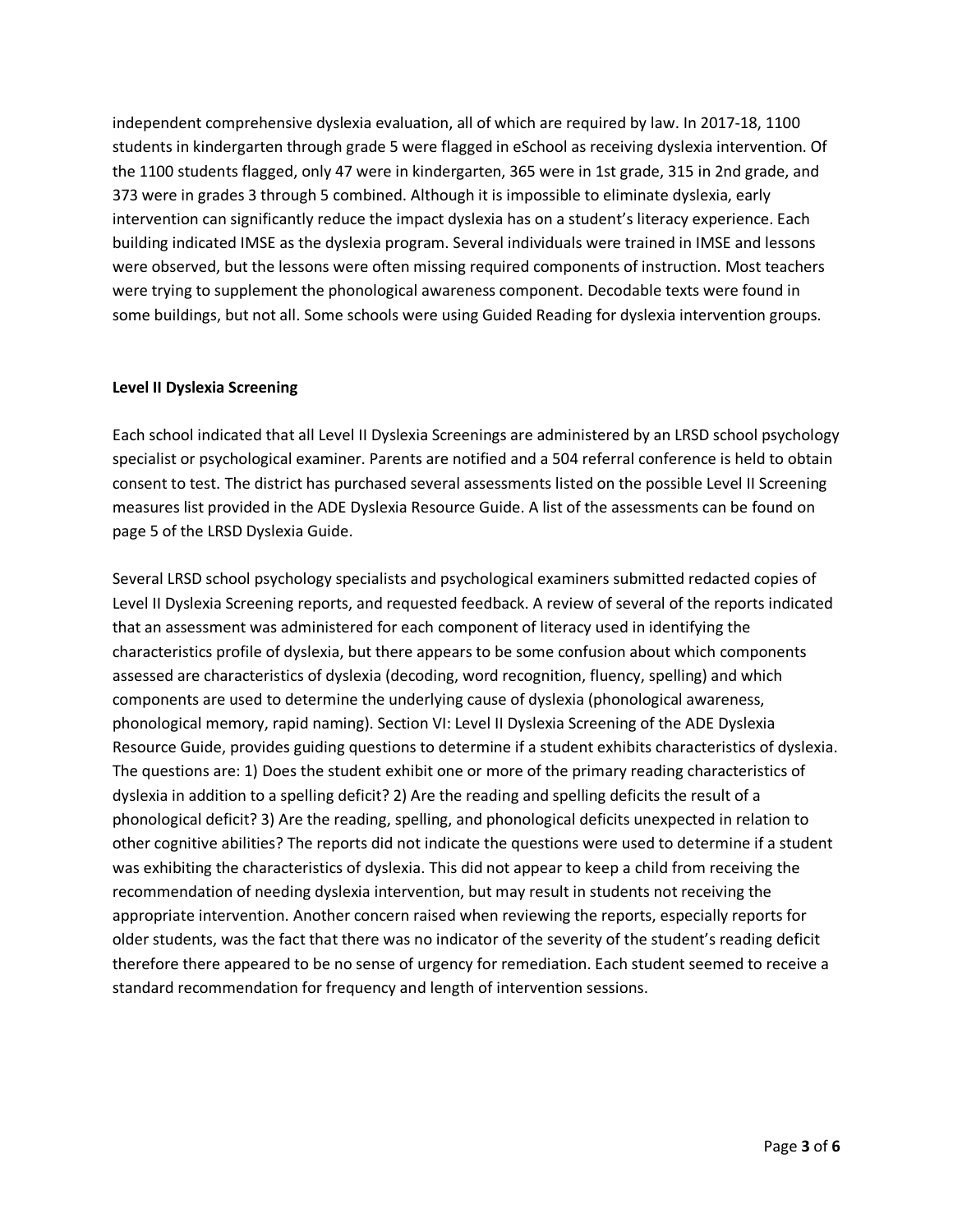# **Required Reporting**

Before July 15, a public school district shall report on the website of the public school district or in writing to the parents of each student in the public school district the following information:

- 1. The dyslexia intervention programs used during the previous school year that were specifically responsive to assisting students with dyslexia;
- 2. The number of students during the previous school year who received dyslexia intervention; and
- 3. The total number of students identified with dyslexia during the previous school year (Ark. Code Ann. § 6-41-606 (b)).

Little Rock School District posted the following, but it is not easily found when searching for required dyslexia reporting.

# *Act 1039 of 2017 Reporting By the School District (Ark. Code Ann. § 6-41-606 (b))*

*During the 2017-2018 school year, Little Rock School District used the evidenced-based program from the Institute for Multi-sensory Education in small group intervention to address the deficit areas of students identified as exhibiting the characteristics of dyslexia.*

# *Number of Students Who Received Dyslexia Intervention*

*During the 2017-2018 school year, 1198 students attending Little Rock School District received dyslexia intervention services from a trained dyslexia interventionist.*

# *Total Number of Students Identified as Exhibiting the Characteristics of Dyslexia*

*During the 2017-2018 school year, 1198 students attending Little Rock School District were identified as exhibiting the characteristics of dyslexia.*

#### **Concerns:**

- Elementary schools are in triage mode and serve only the most needy.
	- Students might start experiencing success and then are dismissed due to other students being identified.
- Elementary schools do not seem to understand RTI and how to use screening data to determine risk.
	- This delays the Level I Dyslexia Screening and dyslexia intervention.
- Elementary schools are collecting screening data, but put more emphasis on Developmental Reading Assessment (DRA) and summative data.
	- The DRA is not an adequate measure for determining exit status. It does not measure the key weaknesses associated with dyslexia (phonological awareness, letter-sound correspondences, decoding, and encoding).
- Middle school does not have an effective dyslexia program or plan to serve identified students.
- High school dyslexia services are virtually non-existent.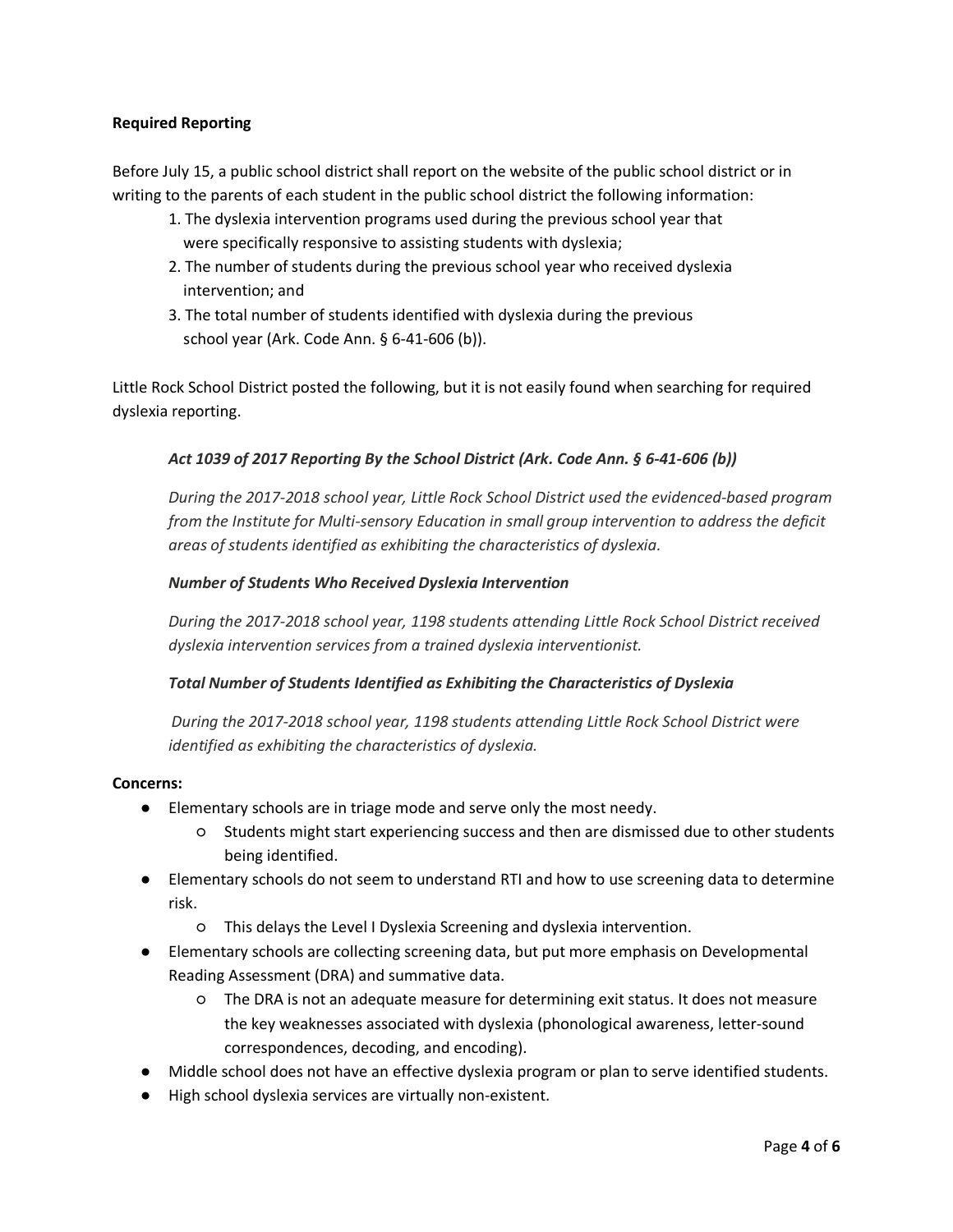- Schools are not actively screening students for placement in dyslexia intervention.
	- The number of students identified as needing dyslexia intervention, significantly drops off at 3rd grade, but is even more drastic for the middle schools where only 24 students were identified in 2017-18. Elementary (1100): K - 47, 1st - 365, 2nd - 315, 3rd - 187, 4th - 106, 5th - 80 Middle school (24): 6th - 3, 7th - 15, 8th - 6 High school (22): 9th - 6, 10th - 4, 11th - 6, 12th - 6
- When students are identified, there is no indication of how far behind the student is and a sense of urgency for remediation was not observed.
	- Each student gets the minimum intervention time and frequency.
	- A 2nd grade group of students that had been identified early in the year as needing dyslexia intervention and were reported as reading on an end of kindergarten/early 1st grade reading level received the same IMSE lesson and practice as a kindergarten group that had begun intervention in early January.
- Many faculty are trained in IMSE, but few actually have time allocated in the daily schedule to provide interventions.
- There is a lack of communication about students transitioning from elementary school to middle school and from middle school to high school.
	- Schools were not aware of which students had previously received intervention and where the students were in the dyslexia intervention scope and sequence.
- There is a lack of coaching support for implementing the dyslexia intervention.

# **Recommendations:**

#### **Referral:**

● Develop written procedures for the Dyslexia referral process for all buildings.

#### **Screening**

- Provide professional development dyslexia awareness focusing on indicators of dyslexia for middle school and high school staff members.
- Provide professional development in RTI, purpose of Initial Screening (prediction of risk), Level I Screening (diagnostic), scoring and interpretation of screening tools, and instructional implications.
- Provide professional development in School-Based Identification of Dyslexia (Level II Screening) for the staff members of the decision making teams and screening personnel in each building.
- Screen students experiencing difficulty at each grade level in accordance with the law.

# **Parent notification**

● Include screening results and required resources when contacting parents.